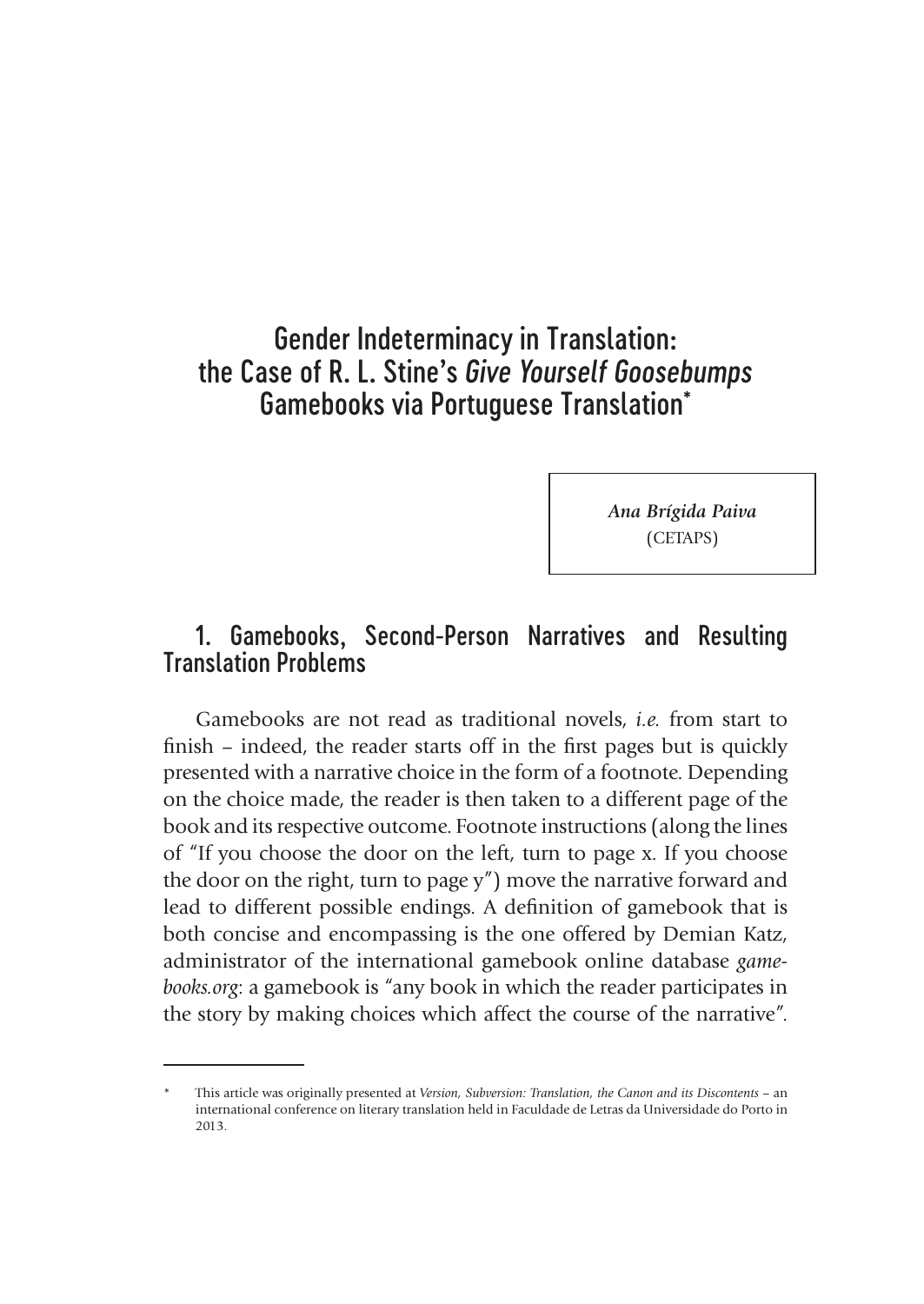("FAQ's" 1) According to Katz, there are three types of gamebooks: the role-playing game solitaire adventure, the rulebook guided solitaire adventure, and the branching plot novel. This article's primary focus will be on the latter: a type of book that requires the reader to make narrative-bound choices but that is, otherwise, much like a regular novel in both appearance and structure. (Katz, "FAQ's" 1)

According to Jeremy Douglass, author of *Command Lines: Aesthetics and Technique in Interactive Fiction and New Media*, gamebooks are a form of interactive fiction predominantly written in the second person. This type of address actively uses the imperative form and is "highly effective at eliciting immersion in a textual simulation, similar to the first-person camera in visual studies." (Douglass 32) Most literature written in a second-person perspective follows the conventions of what Douglass calls "intercepted communication" – this is the case of the epistolary novel, for instance. Gamebooks, however, apply the second-person perspective with the purpose of directly addressing the reader in a continuous manner and promoting first-person participation. (Douglass 141) In gamebooks, it is fairly typical to encounter passages such as "You are in a maze", which in turn, evoke in the reader a corresponding thought ("I am in a maze"). In Douglass' view, the second-person character provides the reader with an "inhabitable experience (…) for the purpose of the player's participation, identification or immersion." (Douglass 145)

Using gender-neutral language is one of the many possible strategies that provide readers with what Douglass calls an "inhabitable experience" – yet, although creating gender ambiguity at a linguistic level seems effective in allowing readers of any gender to easily slip into the main character's skin, according to Demian Katz, grammatical gender in gamebooks is "a complex situation". Firstly, one should rule out the books in which the player's character is specifically defined (like in the series *Lone Wolf*, *Endless Quest*, etc.), and then books that are aimed at a specific gender (such as some romance gamebooks written with a female audience in mind) – we are, then, left with gamebook series such as the popular *Choose Your Own Adventure* books, which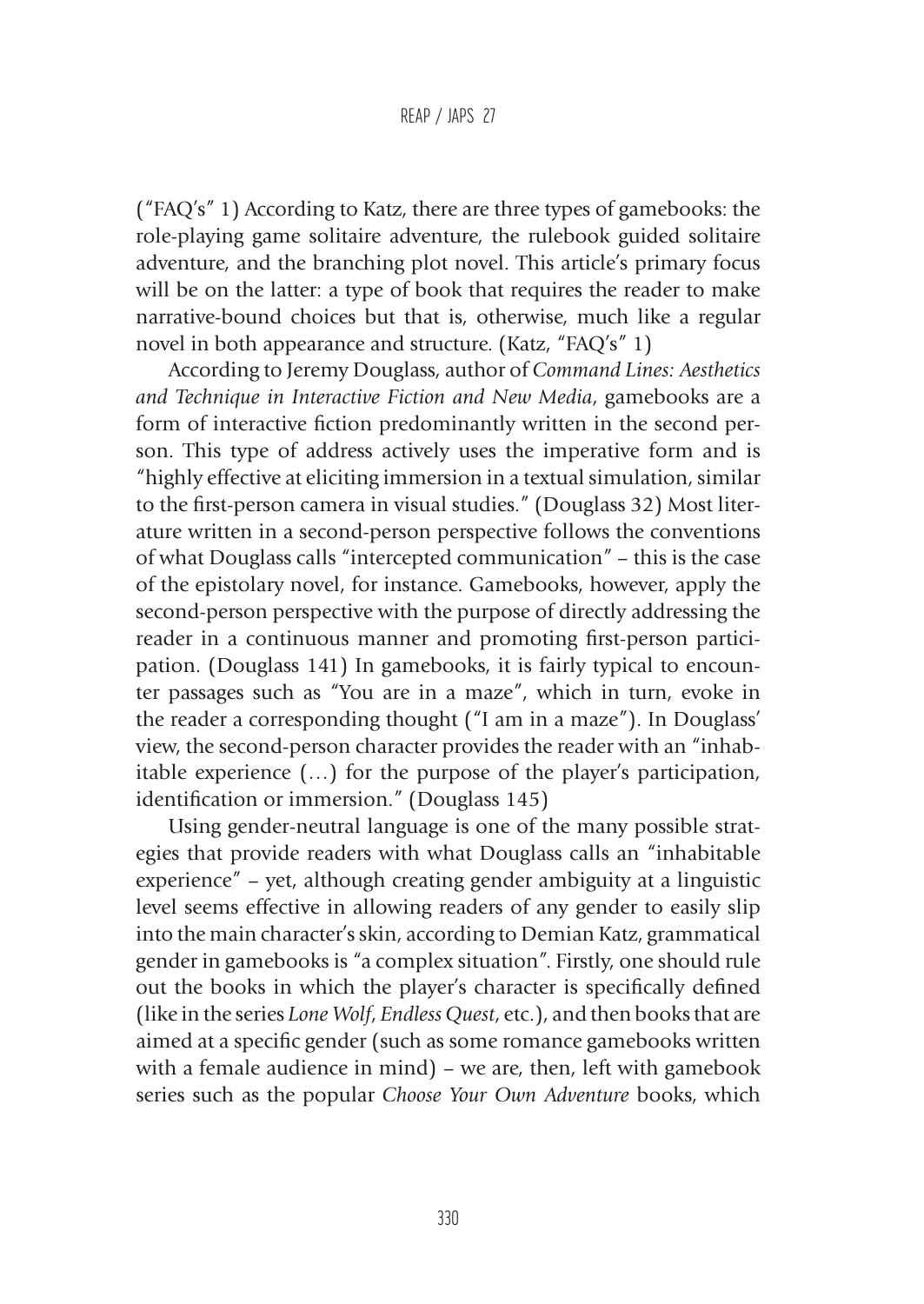are almost completely gender neutral in their language.<sup>1</sup> However, it is important to point out that grammatical markings are not the only way through which readers can deduce the second-person character's gender within the text: there is an added layer of contextual cues that can influence their reading – and these can generate a diversity of interpretations, especially when the contextual information is inexplicit in nature and, therefore, relies on the readers' personal views on reinforced roles and stereotypes (*e.g*. women perceived as passive and submissive, men as active and adventurous, among many others). (Le Grange 4)

Furthermore, when it comes to gender, identification and notions of implied readership, many parallels can be drawn between the implied readers of gamebooks and the assumed target audiences in the video game industry, often the subject of heated debates regarding representation and identity. (Shaw 126) According to Adrienne Shaw, author of *Identity, Identification, and Media Representation in Video Game Play: An Audience Reception Study* (2010), there is a difference between identifying "with" and identifying "as" in the context of video game play: Shaw concluded that, although players are able to empathise with characters without necessarily having a concrete connection to them, identifying "as" a character, *i.e.* finding similarities between themselves and video game characters (in terms of gender, race, sexuality, body type, etc.), helps players further identify, or connect, "with" them. (Shaw 136)

When present in gamebooks, this linguistic gender neutrality, in conjunction with second-person narration, creates a particularly interesting translation problem – especially when rendering an English gamebook into a language heavily marked by grammatical gender (such as Portuguese). When intending to preserve the text's "inhabitability", as defined by Douglass, the translator is presented with a choice: should a male or female form of address be used, based on what is linguistically and contextually implied in the text? Or is it preferable to avoid marking the reader's gender altogether? How does

<sup>1.</sup> Information collected during an email exchange with Demian Katz in October 2013.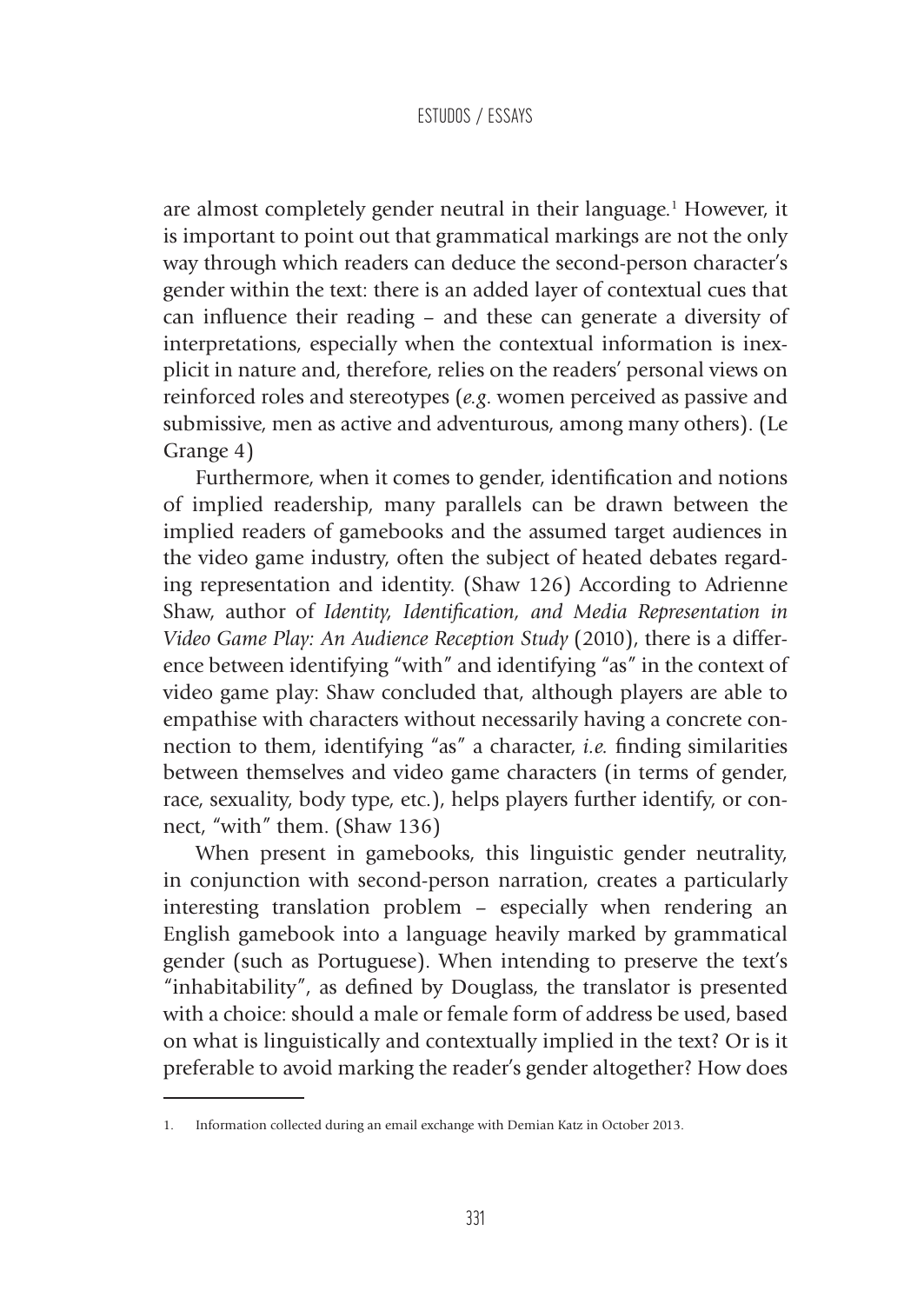such a decision impact the target text's style and immersive effect? And how does a translator's particular gender bias directly or indirectly influence his or her adoption of specific translation strategies? (Diachuk 47)

An interesting example of a mostly gender-neutral gamebook series is R. L. Stine's *Give Yourself Goosebumps*, a spin-off of the popular *Goosebumps* horror novels for children and young adults. In the present article, it is proposed that one of the many strategies allowing readers to immerse themselves completely in the narrative is that of maintaining (to some degree) a sense of gender neutrality when addressing or describing the reader/protagonist's character. It is also argued that when Anglophone source texts suggest gender ambiguity, Portuguese translators have to deliberately apply strategies when deciding whether or not ambiguity (when present) is to be kept in the target text. These source texts were written in the present tense and employed a second-person perspective – and although they may not be completely (and perhaps even intentionally) gender neutral, the close reading of their Portuguese translations revealed interesting insights on the strategies surrounding the translation of gender indeterminacy and how the translators' own gender identification influenced their interpretation of implied readership.

# 2. Children's Horror Literature: Rise in Popularity and Cross-Cultural Considerations

The *Children's Literature Review* calls R. L. Stine one of the most prolific children's authors of the twentieth century, (*Children's Literature Review* 1) the author reaching the height of his popularity in the mid-1990s with *Goosebumps –* a series of children's horror novels that, according to critic Silk Makowski, played a great role in the democratisation and juvenation of the horror genre. (Makowski 40) The *Children's Literature Review* calls Stine a controversial figure, mostly because some critics "decry that his novels – particularly his juvenile horror titles – pander to young readers' basest instincts and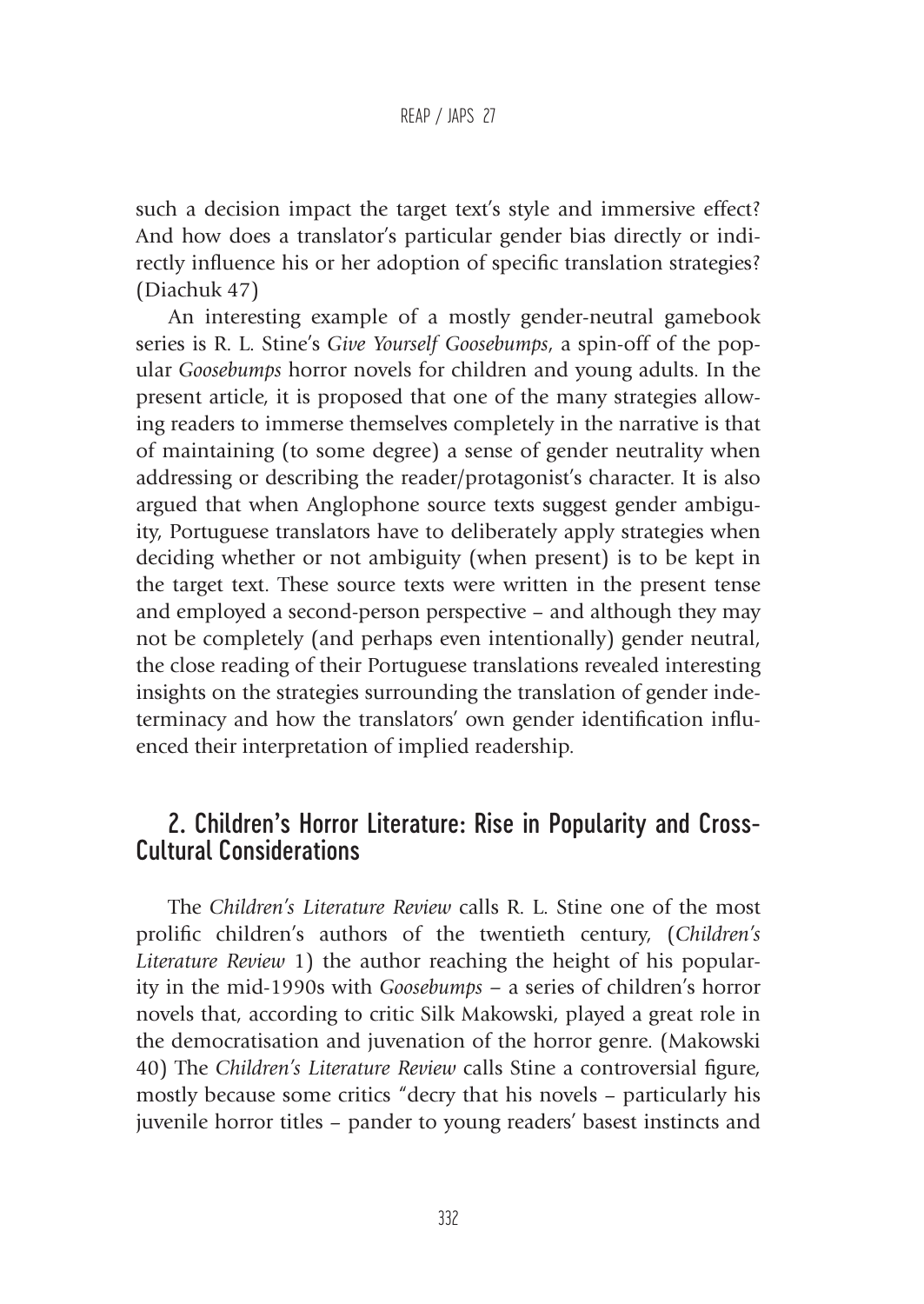instil poor reading habits", being even labelled "literary junk food" by some scholars that consider the series to have little to no literary merit. (*Children's Literature Review* 1) Critics such as Roderic McGillis have declared Stine's novels artificial, formulaic, predictable and repetitive, (McGillis 15) while other important figures in the area of children's literature studies (such as Perry Nodelman) have stated that, while not representing the best writing available to children, R. L. Stine's novels can still be praised for the way they keep the audience engaged and captivated by the narrative. (Nodelman 118)

Regardless of criticism and, to some extent, unfavourable adult reception, one fact still remains: R. L. Stine is considered the best-selling children's author in history, "outstripping even Stephen King's output in the adult international horror market." (Rijke 509) According to Victoria de Rijke's essay on children's literary horror tradition in the *International Companion to Children's Literature*, although owing much to traditional folklore (with fairy tales, for instance, being notoriously quite horrific in their origins), the emergence of the genre of children's horror is relatively recent, being heavily influenced by horror for adults and adopting many of its themes, tropes and characters. The height of adult horror books and films' popularity occurred in the 1990s, leading to a similarly steady rise in the horror trend for children's book publishers. (Rijke 506-508; McCort 14)

Despite the fact that horror fiction has an undeniable appeal to young readers and that it has been increasingly recognised as a healthy way for children and young adults to explore and gain power over negative emotions, such as loss and fear, (McCort 11-15) R. L. Stine's books were not well-received by parents and critics. In fact, the *Goosebumps* series is one of the most banned series for young American readers of all time, the American Library Association ranking them #94 on their Top 100 Banned/Challenged books between 2000 and 2009. (McCort 18) Stine's books were consistently met with negative reviews in the United States of America, many seeing them as "dangerous influences on the imaginations of young readers." (McCort 17) However, this "adult distaste" for Stine's horror novels "has done little to hinder [their] sale[s] and consumption"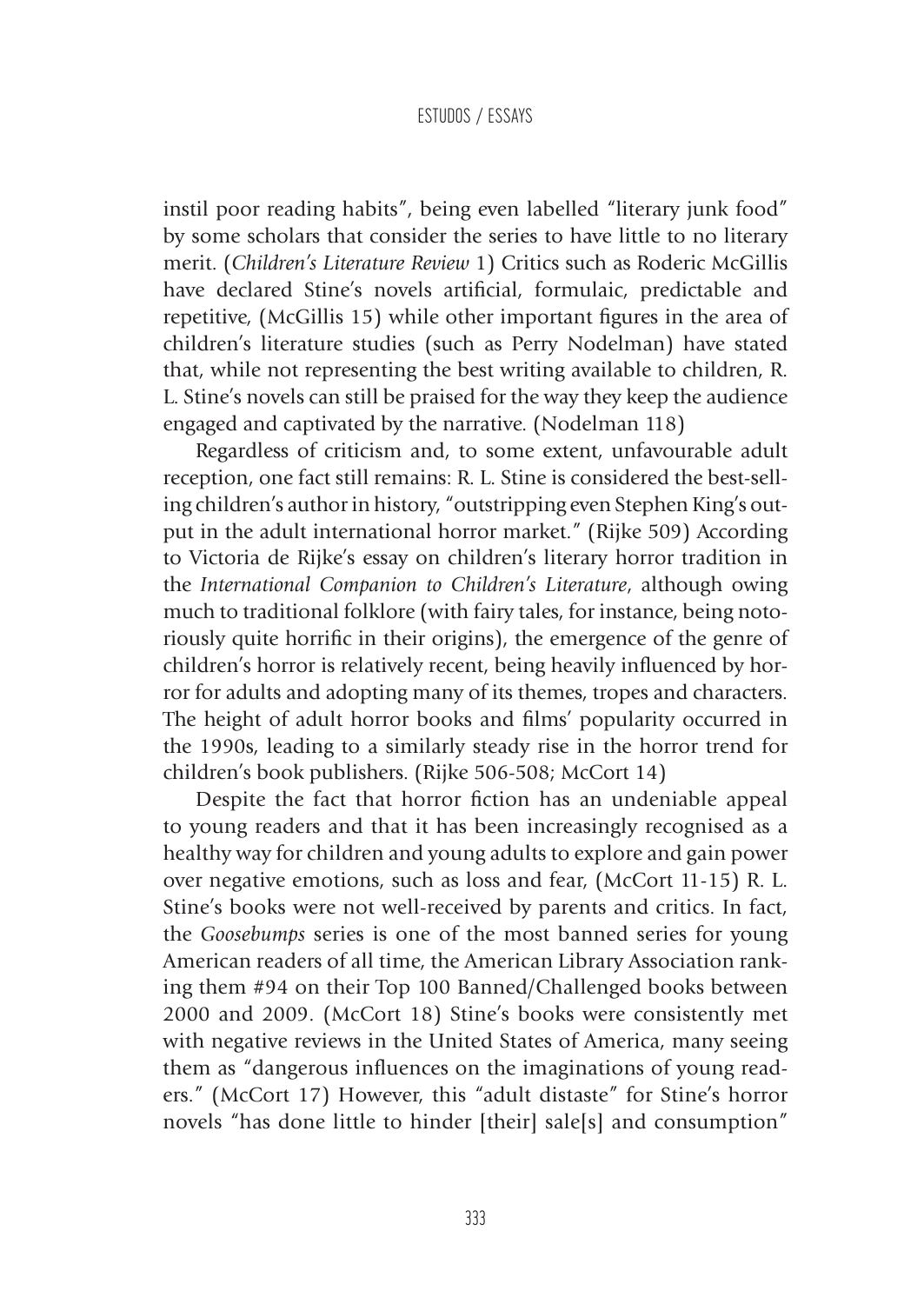– in fact, their popularity continues to grow, both in the United States and worldwide. (McCort 20)

The original *Goosebumps* novels were widely translated and published in Portugal in the 1990s and early 2000s, reaching record sales. (Morais 1) Although Stine's popularity during this period suggests the Portuguese market's undeniable interest in importing children's horror titles from abroad, the same cannot be said about the popularity of the horror genre as a whole. Translated books and publications aside, Portugal does not possess a significant literary tradition in publishing its own horror fiction, whether for a young or an adult audience. According to David Soares, acclaimed Portuguese comic book and horror fiction author, this is mainly due to two determining factors: the long-lasting effects of censorship and high illiteracy rates throughout Portuguese history. (Soares 1)

The censoring powers of the Catholic Church, particularly the Inquisition (abolished only in 1821), combined with several periods of severe State censorship, namely the impositions of *Real Mesa Censória* in the eighteenth century, (known, among other things, for the public burning of "immoral" and "scandalous" books) and of the *Estado Novo* dictatorship (censoring the press and all publications from 1926 until 1974), have had long-lasting effects on Portugal's literary and cultural tradition. (Soares 1; Rodrigues 34) Additionally, there is the fact that, by the end of the nineteenth century, illiteracy rates in Portugal were at a staggering 80%, when the corresponding English and German rates were at 1% and 0,50%, respectively. (Soares 1) Bearing this in mind, it comes as no surprise that the horror genre did not have the means to thrive in Portugal until the 1980s and 1990s, given how the genre is typically characterised by the grotesque, the monstrous and an exploration of "notions of pleasure, fear, nostalgia, repression and desire." (Rijke 516)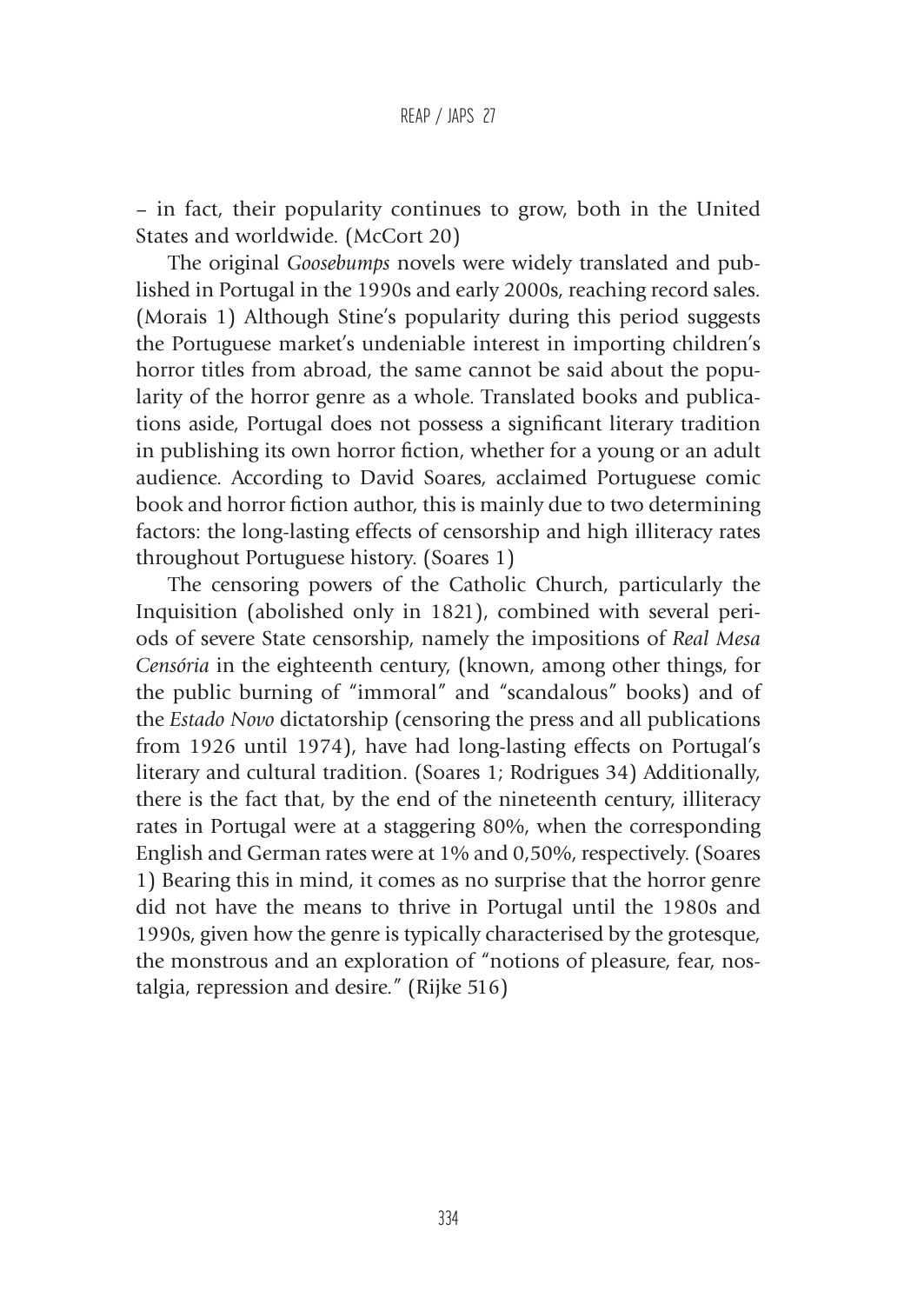# 3. R. L. Stine's *Give Yourself Goosebumps* in Portuguese Translation, Implied Readership and the Observed Impact of Translators' Own Gender Identification

There are not many entries mentioning Portuguese gamebooks (or gamebooks translated into Portuguese) in Demian Katz's online database, which seems to imply that this literary sub-genre did not share the same degree of popularity in Portugal as in the USA or the UK. Nevertheless, there are some noteworthy examples to choose from, particularly in the children's literature category: such is the case of R. L. Stine's *Give Yourself Goosebumps* gamebooks (*Cria os Teus Próprios Arrepios* in Portuguese, published by Abril/Controljornal), of which five (out of a total 42) were translated into European Portuguese. According to their respective entry on *gamebooks.org*, R. L. Stine's gamebooks consist of "relatively straightforward branching-plot novels", even though some adventures are, in Katz's perspective, surprisingly sophisticated in terms of game design. (Katz, "Give Yourself" 1)

As previously stated, the second-person address used consistently throughout Stine's *Give Yourself Goosebumps* horror gamebooks creates a translation problem in target languages heavily marked by grammatical gender. In the same way that a children's book author has an implied reader in mind when writing, guiding his/her choice of words, themes and characters, a children's literature translator is also guided by his or her own personal readings and images of implied readership. (Oiitinen 74) As will be made clear by the following paragraphs, choosing to either a) keep grammatical neutrality, or b) adopt a single form of address (the masculine), will reveal the translators' own gender bias and his or her views on who is going to read the target text – views which, in turn, could be affected by the translator's own gender identification. (Diachuk 48)

Translator Álvaro Fernandes provides the Portuguese reader with a highly gendered translation in his rendering of the gamebook source text *Tick Tock, You're Dead* (published by Scholastic in November 1995). In this story, the reader goes to the Museum of Natural History,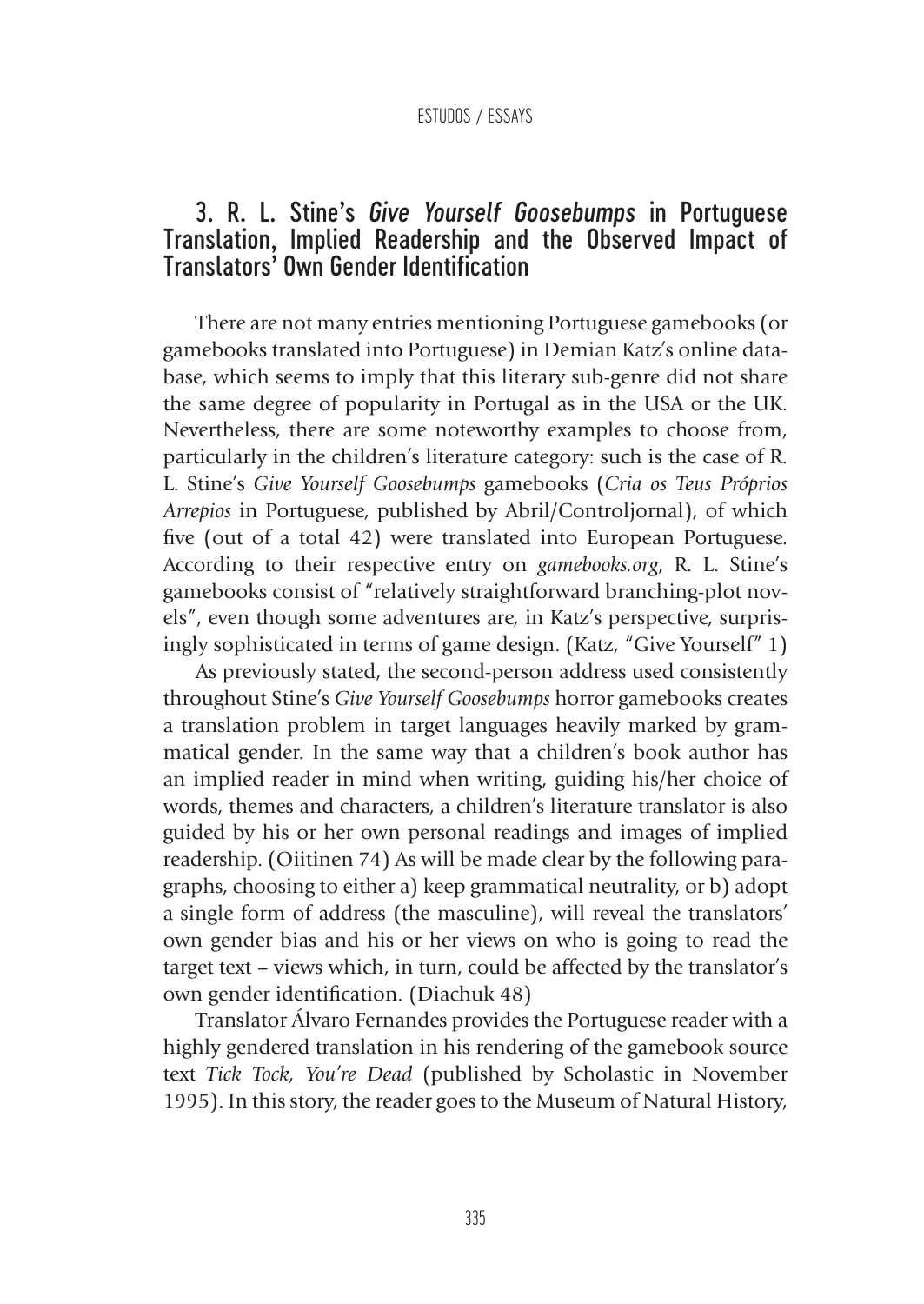wanders into a strange room and manages to enter a time machine in the process; this gamebook has twenty-four bad endings and only four good ones. Translated in 1998 under the title *Viagem no Tempo*, the 135 page-long target text has a total of sixty pages containing gendered words in the masculine form, some even presenting more than one example; apart from adjectives and past participles used in reference to "you", the reader, some adverbs were also gendered in their translation to Portuguese: for instance, "this person", a gender-neutral expression used by another character in reference to the reader, was translated in the target text as "este tipo" ("this guy"), both demonstrative and noun marked by the grammatical masculine. (Stine, *Viagem* 15) The same applies to the noun "spy" when applied to the reader, translated in its masculine form, "espião"; (Stine, *Viagem* 15) other examples include past participles ("you're dragged", which is translated in its masculine form in the target text, "és levado"). (Stine, *Viagem* 25) It is relevant to point out that this source text is not as clear about the gender of the reader/protagonist as some other books in the *Give Yourself Goosebumps* series are. Firstly, there is no grammatical evidence in the source text defining the reader as either male or female – there are in fact no pronouns or possessives used in reference to the reader that suggest it. Secondly, the only contextual information through which the reader/protagonist's gender could be made evident, namely when other characters interact with "you" (a man slapping you in the back, duelling with a knight in Medieval times), although falling into what is typically considered a masculine gender role, (Le Grange 4) is mostly open to interpretation.

However, there are other *Give Yourself Goosebumps* gamebooks that are more straightforward in characterising the gender of the reader/ protagonist, at least in terms of contextual information. In *Night in Werewolf Woods* (published in 1996), for instance, the reader shares a tent with a boy named Todd while on a camping trip with their parents to Woods World, a vacationing resort haunted by werewolves and trolls. Apart from this specific detail, the clothes the reader is wearing are not a particular indicator (being a rather neutral trainers and sweatshirt combination), and a boy calls the reader/protagonist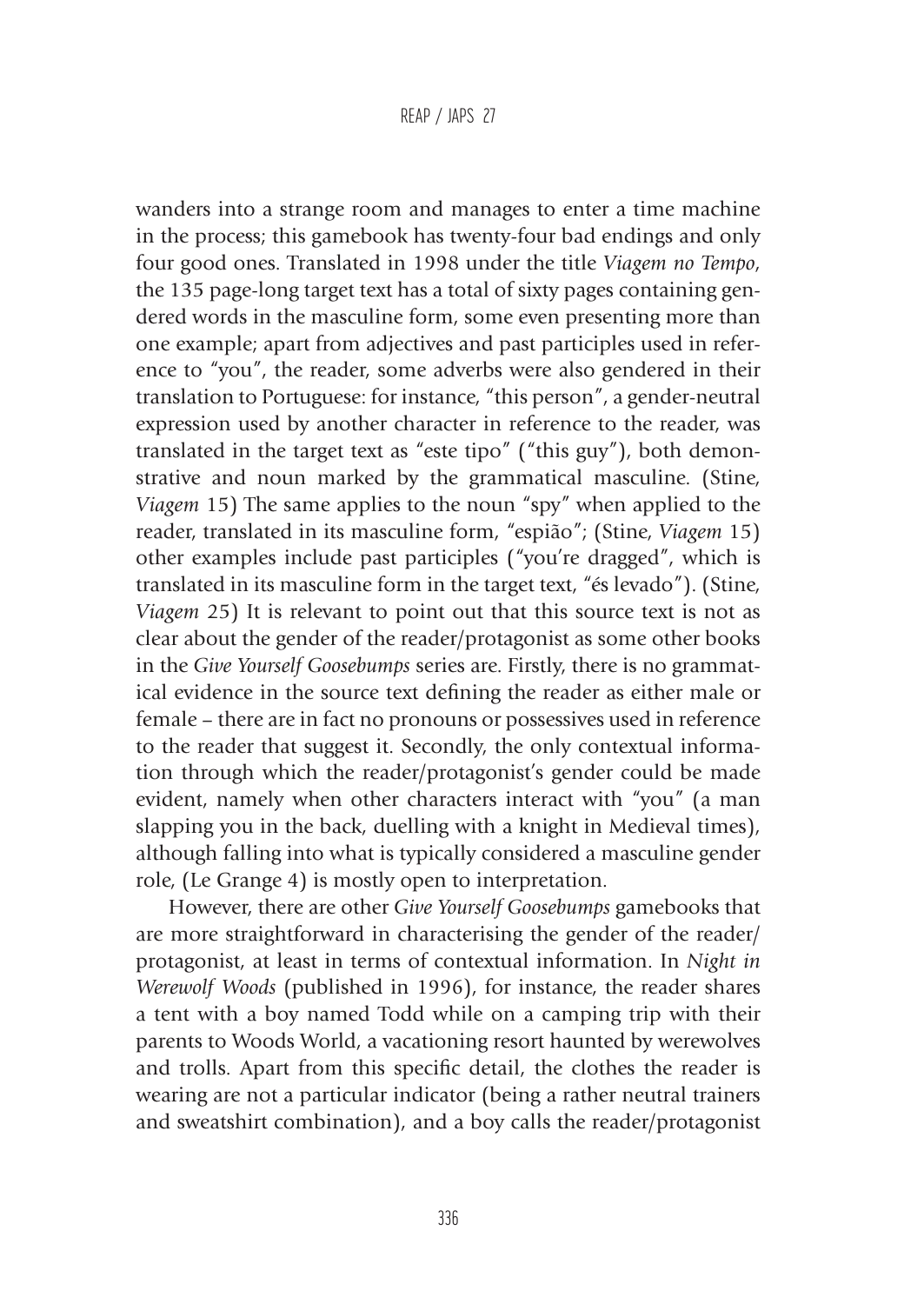a "dude". Yet, these passages seemed to justify the translator's decision to characterise the reader's character grammatically as a male in fifty-five pages of the translated gamebook, which is 133 pages long in total. In Carlos da Silva's translation of *Night in Werewolf Woods* (*Uma Noite na Floresta do Lobisomem*, 1998*)* there are several examples of his interpretation of implied readership. There are a few past participles that take a masculine form, such as "rebocado", "sugado" and "lavado". (Stine, *Noite* 113) The expression "swallowed you whole" is also gendered in the same passage through the use of the masculine form of the adjective "inteirinho".

But perhaps the most representative case of highly gendered target language is the Portuguese translation of *Beware of the Purple Peanut Butter* (1996). In this gamebook, the reader finds a jar of peanut butter that magically shrinks whoever eats it – a story with only five good endings to choose from, and twenty-one bad ones. In *Cuidado com a Manteiga de Amendoim Púrpura*! (translated by Carlos da Silva in 1998), most of the information gathered on the reader/protagonist's gender is essentially contextual: cousin Barney is constantly trying to beat "you" up (calling you a variety of names like "wimp" or "shrimp") and "you" hate playing dollhouse with cousin Dora, which is not exactly clear-cut in defining the second-person protagonist as a boy. Nevertheless, this seemed to influence the translator's interpretation, given the one hundred and seventy-one examples of adjectives, past participles and pronouns marked as masculine in the target text. Since the storyline is concerned with the reader/protagonist's body shrinking and growing, there are numerous examples of the adjectives "big" and "small" throughout the gamebook. The most common Portuguese translated term for "big" is the gender-neutral "grande", whereas the most common translation for "small" and its derivatives are always marked in the masculine form "pequeno" in Carlos da Silva's target text. The same goes for all past participles, such as "esfomeado", "disposto", "apanhado". (Stine, *Cuidado* 111) One may deduce that, if any gender neutrality is present, it is either coincidental or exists simply because the most direct translation of a given term was gender neutral in the first place.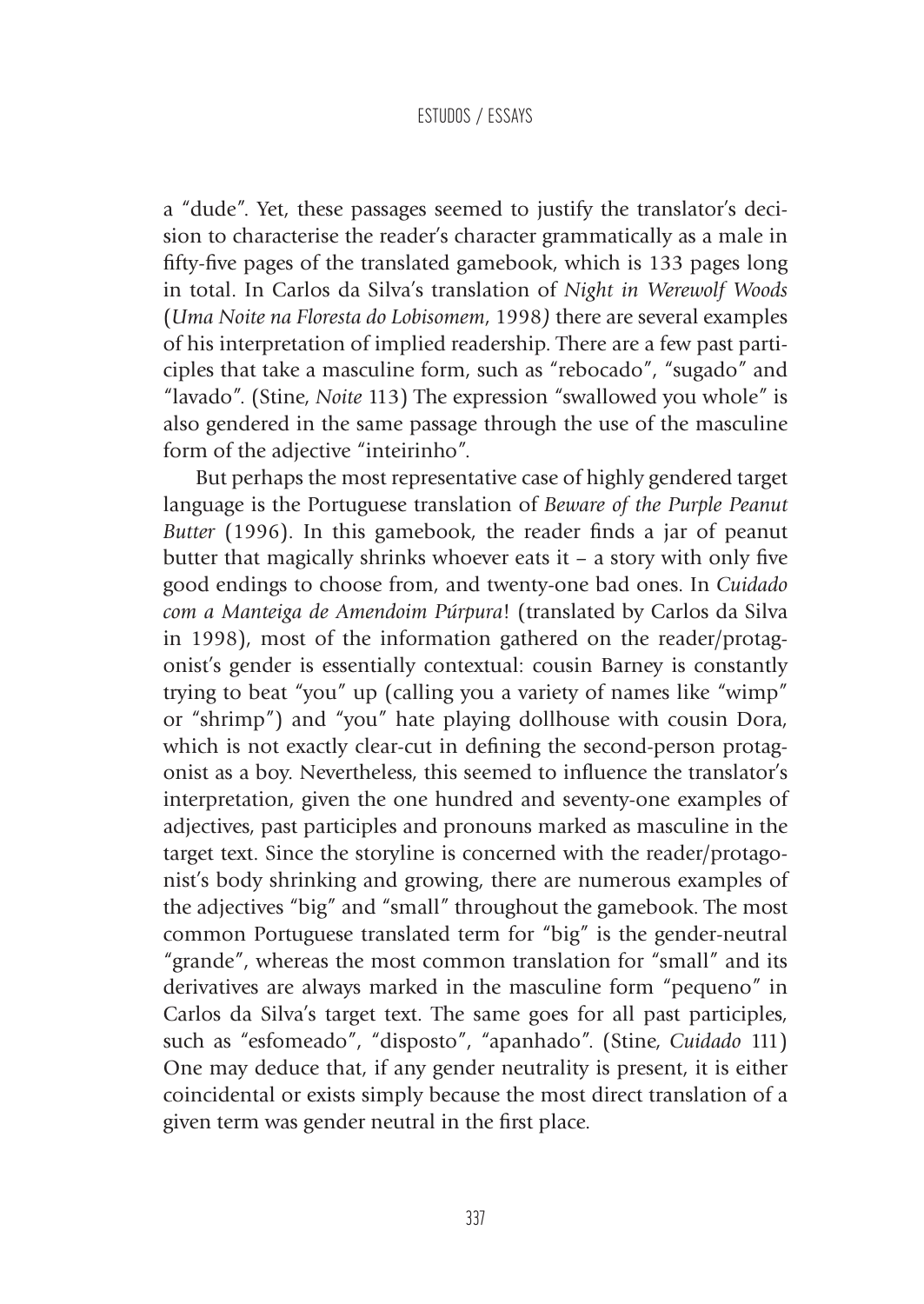Until this point, the three translations analysed have revealed the translators' (and/or possibly the editor's) preference for the grammatical masculine form in the marking of adjectives, past participles, articles and pronouns used in reference to the reader/protagonist's character. However, out of five *Give Yourself Goosebumps* gamebooks that were translated into Portuguese, two reveal a different translation strategy in achieving gender ambiguity. In these particular cases, the language used in reference to the reader, is, on the contrary, almost completely gender neutral, with some, but very few, exceptions – to this effect, the translator in question applied several strategies aimed at maintaining neutrality, including the use of the collective masculine, double forms and common nouns to replace gendered adjectives. (Abranches 18-22) Additionally, the information gathered upon the close reading of these particular target texts seems to point out that the effort in keeping the language gender neutral was intentional on the translator's part. It also seems relevant to highlight that the only two Portuguese target texts displaying this particular linguistic concern (namely, the translations of *Trapped in Bat Wing Hall* and *The Deadly Experiments of Dr. Eek* ) were translated by a woman.

*Trapped in Bat Wing Hall* (published by Scholastic in 1995) follows a meeting of The Horror Club to which the reader was invited, taking place in a mansion that is said to be haunted. In *Sem Saída na Mansão Asa de Morcego* (1998), translator Alexandra Salgueiral only used grammatical masculine forms in two situations: one, when the reader is transformed into a bat, and two, when the target text itself determines the character's gender on a linguistic level. In the first instance, one of the other characters uses the pronoun "ele" ("him") in reference to the reader when the pronoun used in the target text is the gender neutral "it". It can be argued that this type of language may be excluded from the list of gendered terms used in reference to the reader/protagonist, because it applies the generic, neutral masculine (considered by some as an example of "false neutrality", given that this masculine form "encompasses" and includes the feminine). (Barreno 24; Abranches 11) (Stine, *Sem Saída* 82) Excluding this specific narrative metamorphosis, Alexandra Salgueiral only uses masculine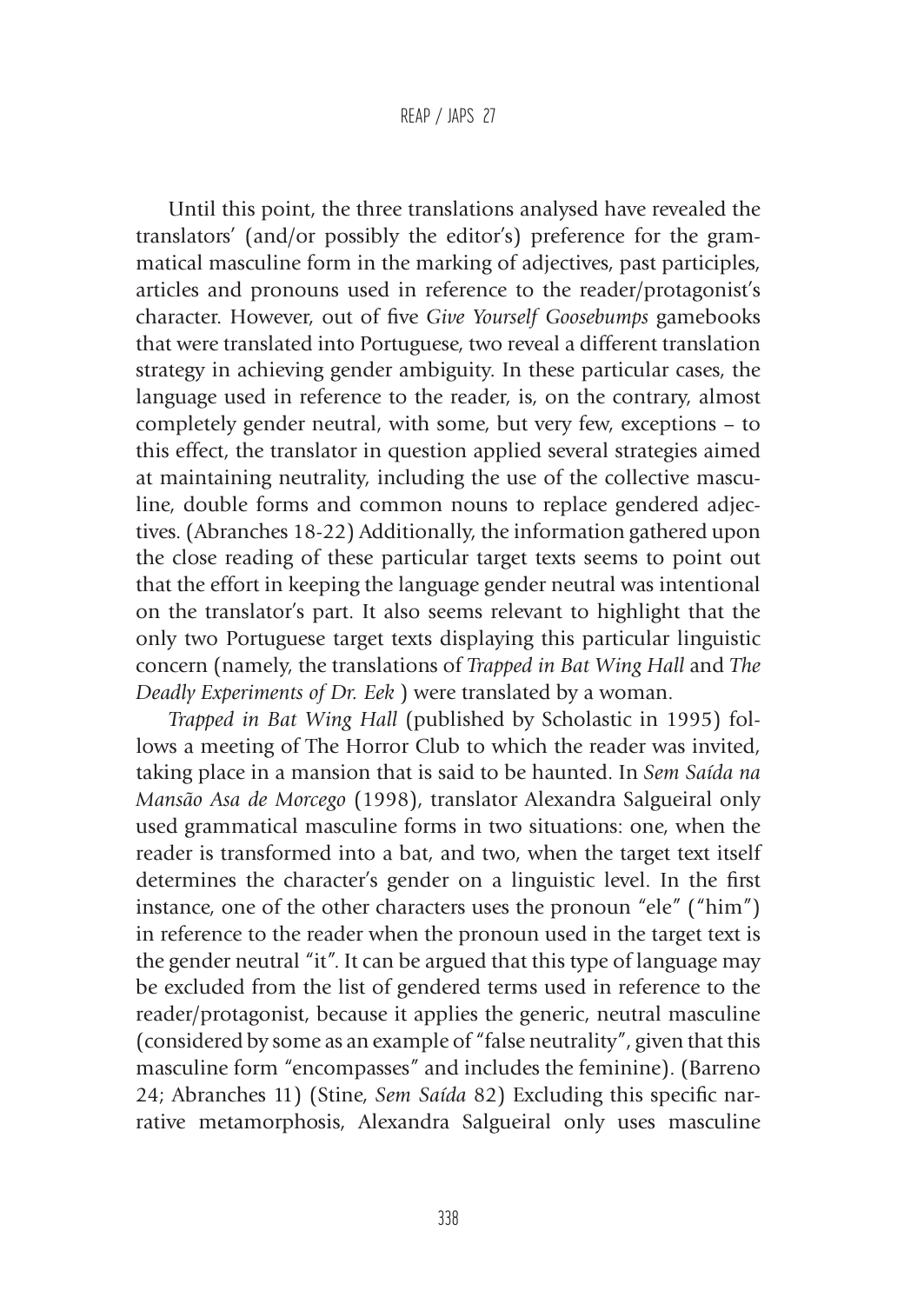pronouns when the source text does so as well: there are only two pages in the English text in which a masculine pronoun is used by another character when referring to the reader. (Stine, *Sem Saída* 89) Other than this particular passage, there are no more references in the source text to the reader/protagonist's gender, aside from contextual information – which, as previously stated, can be subject to several degrees of interpretation. In *Trapped in Bat Wing Hall*, such contextual information is provided mainly through the way other characters interact with the reader/protagonist: for instance, a girl named Lauren smiles shyly in "your" direction, and a boy named Nick slaps "you" playfully on the back. Other than that, the translator avoided gendering adjectives, nouns and participles, and even went out of her way to keep the text gender neutral even when the solution sounded less fluent in the target text (such as in page 90, where "kid" takes the double form "miúdo ou miúda", "boy or girl", a couple of times). The same principle is applied throughout *As Mortíferas Experiências do Dr. Enguia* (1998) *(Deadly Experiments of Dr. Eek*, in the English version), made easier because the reader has a boy as a companion for most of the narrative, allowing for the collective masculine – which is gender neutral (Abranches 22) – to occur naturally.

# 4. Final Thoughts: Gender Indeterminacy in Translation and Cross-Cultural Readings of Non-Canonical Texts for Young Readers

As the present article has thus far demonstrated, R. L. Stine's *Give Yourself Goosebumps* gamebook series provides the reader with some information on the second-person protagonist's gender (or indeterminacy thereof). Some of these gamebooks offer some grammatical insight, but most of the gender-related information is gathered primarily through context. That can, in turn, cause some translation problems in the sense that the translator has to choose how to interpret the source text. Additionally, the second-person narrative raises the question of implied readership: is this book primarily intended for boys or girls? In this case study of the Portuguese translations of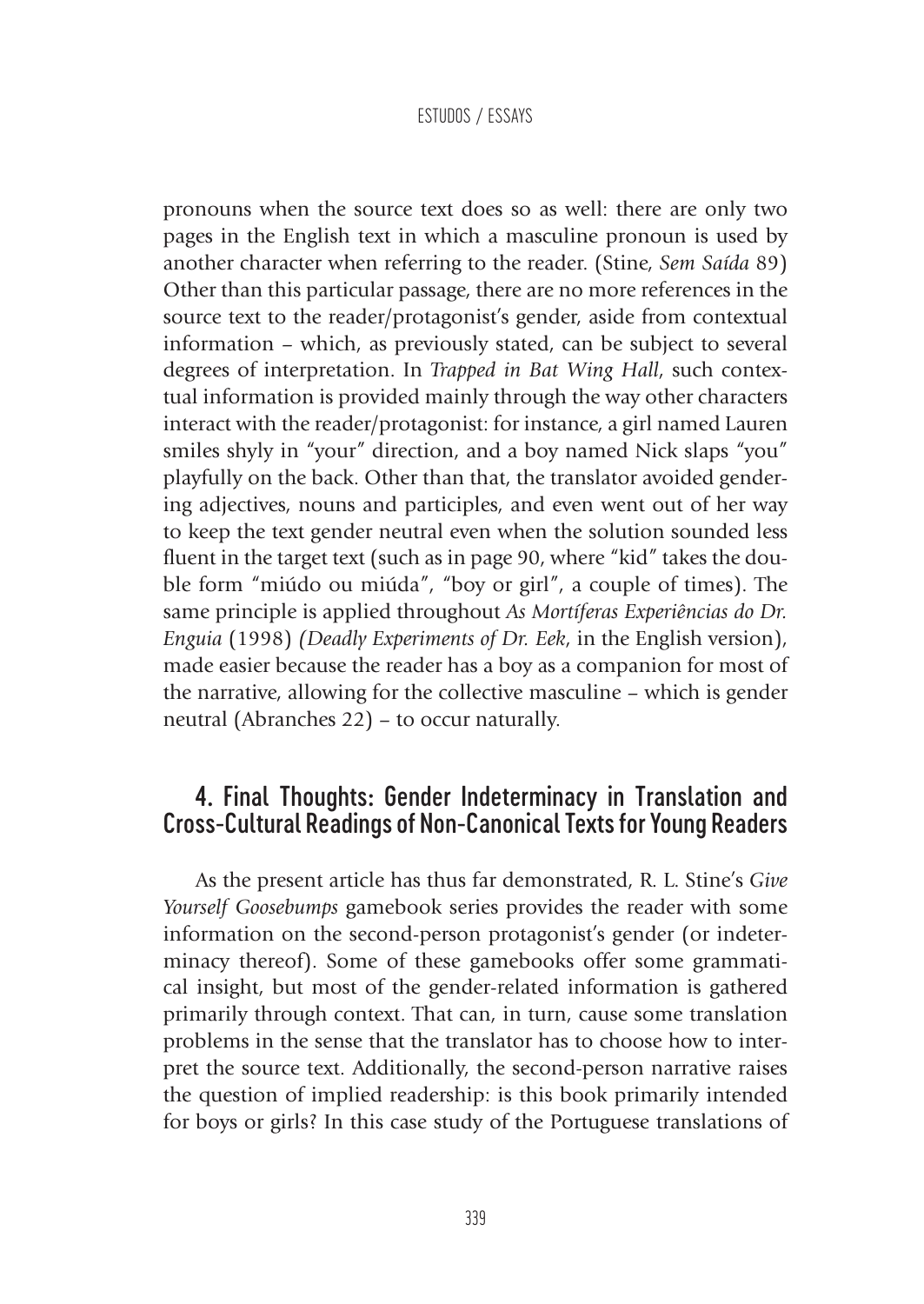#### REAP / JAPS 27

the *Give Yourself Goosebumps* series, the target texts in question revealed two main translation strategies: the translator either chose to perceive the reader/protagonist's character as male or tried as much as possible to keep linguistic gender neutrality in the target text.

Both approaches to the subject are undeniably valid, since both provide the reader with an enjoyable solo adventure experience: in the former, the reader can slip into the skin of a given character, and in the latter, the reader can feel as if they are themselves, first-person participants – in other words, a lack of linguistic gender neutrality does not necessarily hinder the reader's ability to form a connection with the second-person protagonist. As aptly put by Adrienne Shaw, in reference to the process of player identification with characters in video games, "[it] is part of the process that forms identities, however, [that] does not mean that specific identities, like gender, race and sexuality, define identification with characters." (Shaw 126) This falls in line with Demian Katz's final statement in our email interview: "It is actually fairly rare to find a text that is completely, and intentionally, gender neutral – but at the same time, the majority of gamebooks can be enjoyed in a gender-neutral way if the reader wishes to do so."

Translators Álvaro Fernandes and Carlos da Silva presented the reader with target texts which were strongly marked by grammatical gender, possibly a result of their own interpretation of the information gathered through reading, or even of editorial constraints from the publishing house. Since these gamebooks did not expressly promote the immersion of the second-person reader in a first-person experience, Carlos da Silva and Álvaro Fernandes mostly refer to the reader/protagonist as male, as can be seen in the way the language is gendered in more than half of both target texts. A different approach to this issue appears in the target texts rendered into Portuguese by Alexandra Salgueiral, her translations being almost completely gender neutral. This discrepancy is made evident when comparing the overall number of pages in the translated texts where the masculine grammatical gender is present: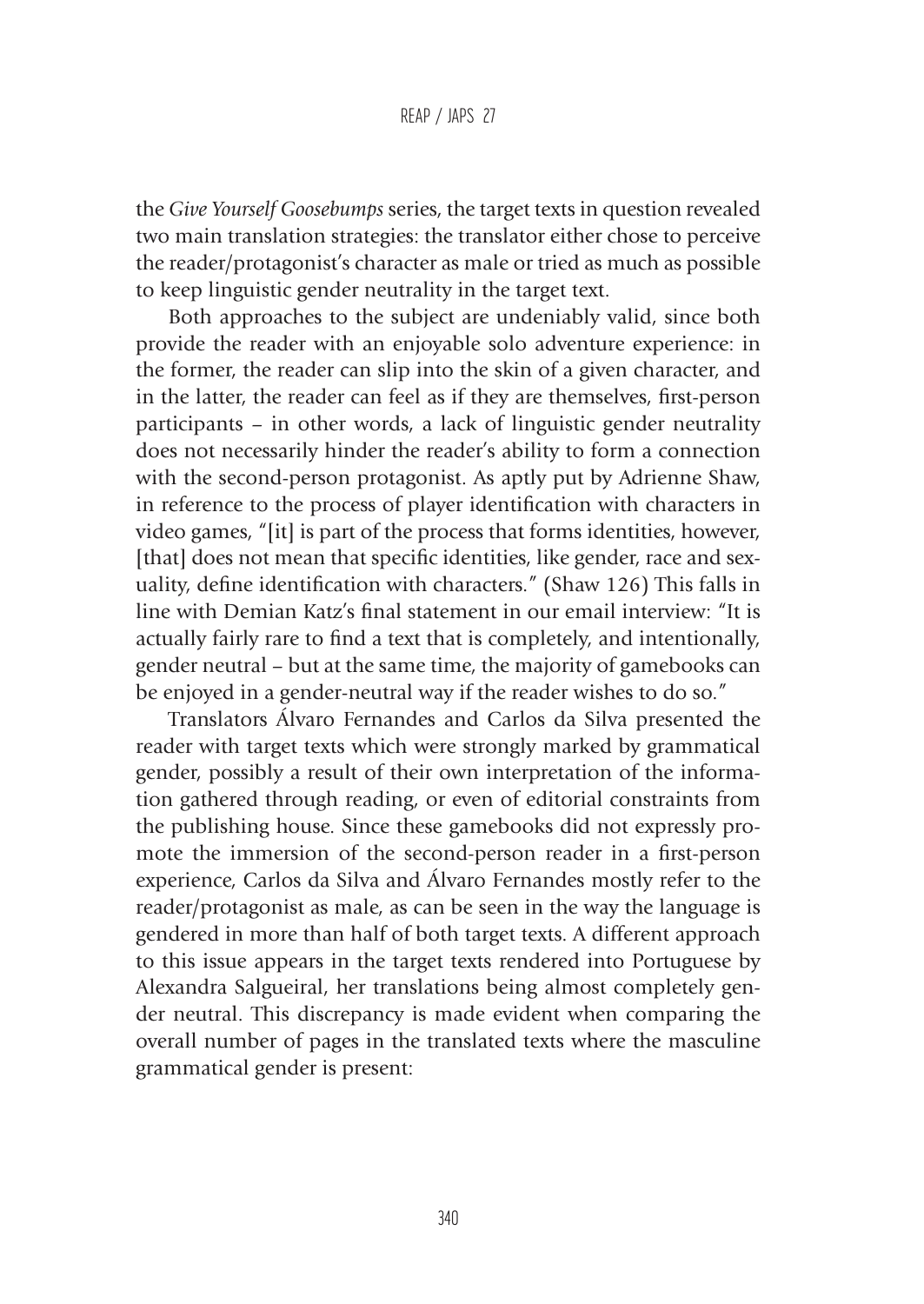*Tick Tock, You're Dead*!: present in 60 pages (in a total of 135) *Night in Werewolf Woods*: present in 55 pages (in a total of 133) *Beware of the Purple Peanut Butter*: present in 171 pages (in a total of 135) *Trapped in Bat Wing Hall*: present in 2 pages (in a total of 137) *The Deadly Experiments of Dr. Eek:* not present (in a total of 130 pages)

With the information gathered on her translation strategies and solutions, it can be surmised that Salgueiral valued gender neutrality as a way to achieve an "inhabitable experience" for the reader (Douglass 145) over textual fluency, since some of her gender-neutral choices were kept despite sounding "strange" in the target language, especially when there were far more fluent (yet gendered) alternatives available. In fact, in addition to the domestication of proper names and places in most *Goosebumps* books, the strategies used by Salgueiral can be taken as just another translation strategy aiming to bring readers of all genders to the text and giving them the opportunity to feel as if they are being immersed in the story as a first-person agent or player. This approach could be justified by the fact that Salgueiral herself is a woman, and therefore more aware of the fact that young female readers would enjoy the possibility of identifying "as" the second-person protagonist, rather than merely "with" them. (Shaw 136) In fact, the idea that children's horror books are mostly read by boys is no more than a stereotype, as shown by a 1996 survey conducted in the U.K. which revealed that R. L. Stine's horror fiction had a far larger female audience among 11-16 year-olds. (Reynolds 9)

*Goosebumps*' Portuguese publisher, company Abril/Controljornal, was taken over by Impresa Publishing, a branch of super holding company Impresa. To the detriment of this research paper, the *Give Yourself Goosebumps* translators' contact information is, unfortunately, no longer in their archives. Without a personal interview, it is impossible to further ascertain the extent to which Alexandra Salgueiral, Álvaro Fernandes and Carlos da Silva's personal interpretations and gender bias influenced their choice regarding grammatical gender neutrality. It should, however, be highlighted that, in the act of translating gamebooks from the *Goosebumps* series, notions of implied readership were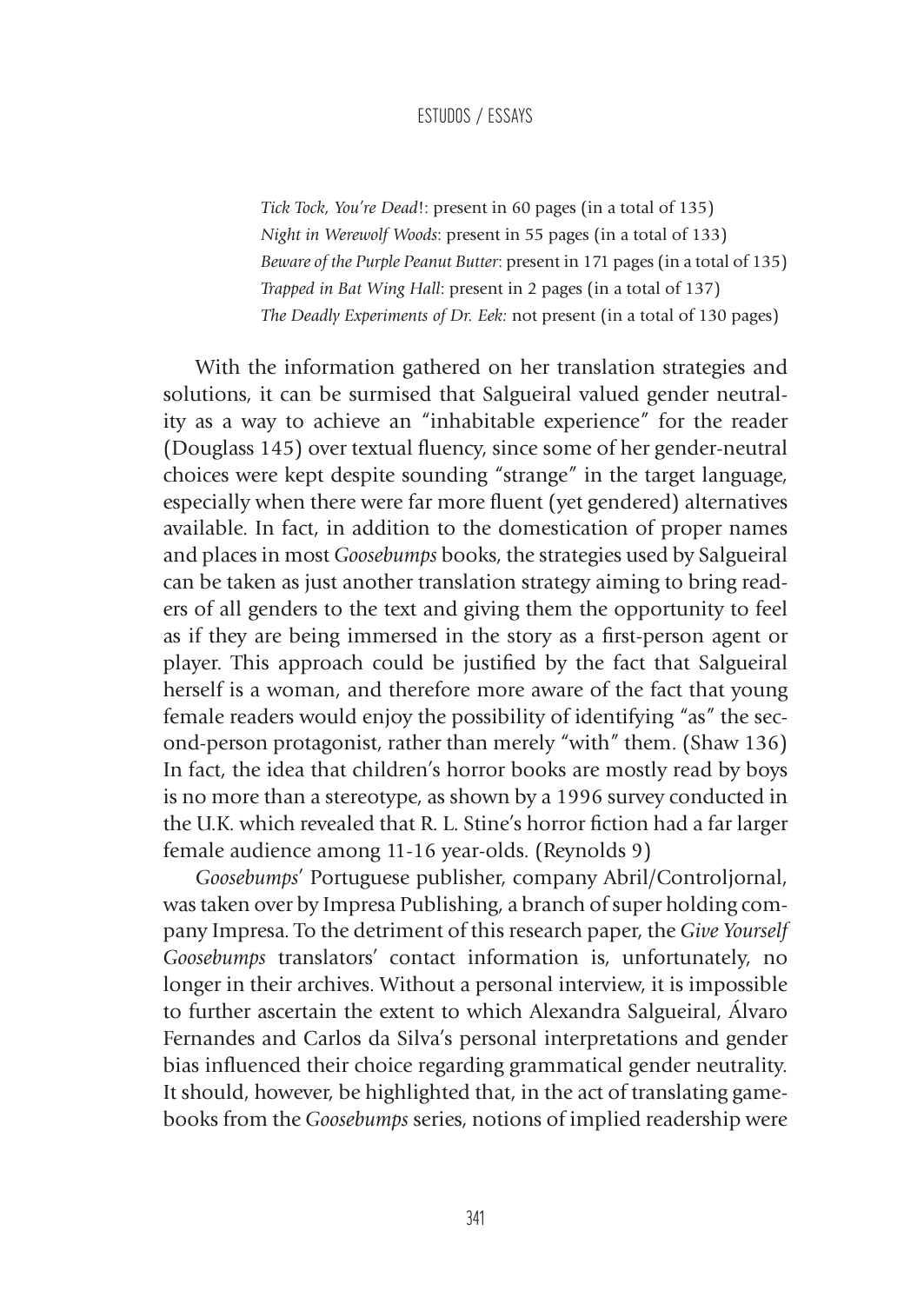#### REAP / JAPS 27

undoubtedly involved, since all translators shaped their target texts to serve their own notion of who might read them in the target system. Or, in the words of Liudmila Diachuk, "[g]ender identity is decisive for the translator's choice of the final translation's equivalent for a certain word, expression [and] grammatical construction (…)." (48)

If the act of translation results from the relationship between a source and target system, it is important to point out the implications that the systemic status of children's literature within the literary polissystem has on the act of translation. As scholar Zohar Shavit has pointed out, the children's literature translator allows his or herself bigger creative liberties in producing the target text, which is a direct consequence of the peripheral position occupied by children's literature in the literary polissystem, always seen as inferior by other literary systems. (Shavit 61) It is possible that the Portuguese translators of the *Give Yourself Goosebumps* series had tight deadlines and had to work for low fees, since these gamebooks were (like their novel counterparts) very cheap and published in quick succession. At the height of their popularity, R. L. Stine's *Goosebumps* novels sold around 400 million copies worldwide – in fact, they were extremely popular in the Portuguese market, with sales figures only rivalled by the popularity of the Harry Potter series. (Morais 1) However, despite Stine's worldwide popularity among young readers, American critics still criticised the author's body of work, calling it, among other colourful adjectives, "lurid" and "shock fiction" (West 39): as previously mentioned, *Goosebumps* is one of the most banned series for young American readers of all time. (McCort 18)

It goes without saying that status and reception are important factors to be considered, especially in a study of a translation of a non-canonical, children and young adult gamebook. The gendering of language in translation is just an example of the translator's manipulation of the text, and results vary greatly from case to case in the *Give Yourself Goosebumps* target texts, most likely because translators were permitted even larger freedom to interpret the text – a freedom which increases the more a text is considered marginal. (Venuti 8; Oittiinen 161) In this case study, we may be in the presence of a case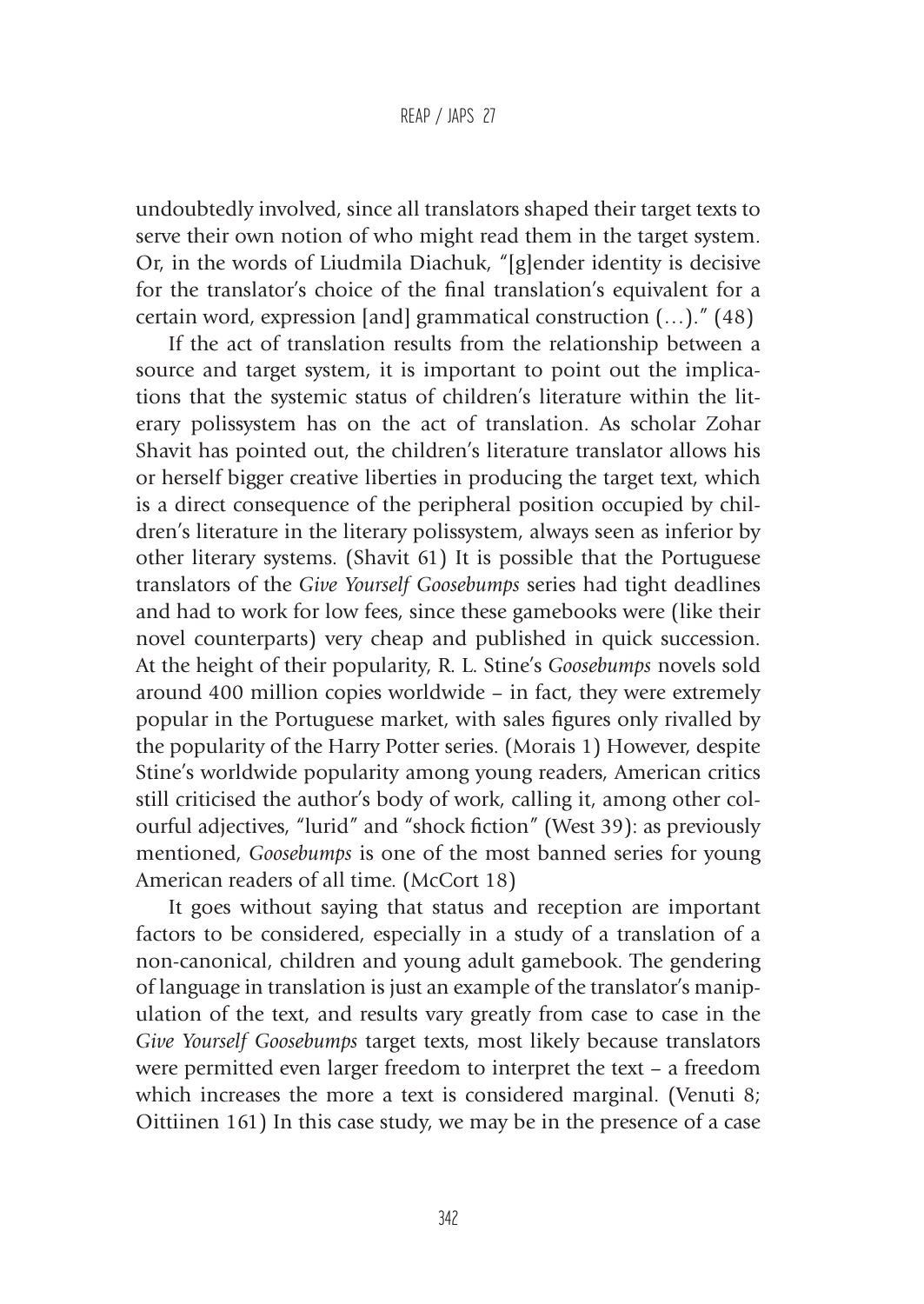of triple (or even quadruple) marginalization, not only due to the fact that *Goosebumps* gamebooks are inserted in the children and young adult literary system; that even in this system they are in no way perceived as canonical; (McCort 17-19) but, and above all, the fact that these books are a mix between a novel and a game.

Horror fiction for children is a hybrid genre, found at the intersection of many subjects and tropes, whether between ghost and vampire fiction or suspense, thriller and science fiction. (Rijke 509) R. L. Stine's horror gamebooks for young readers have, among other things, "provide[d] a playground in which children (and adults) can play at fear", (McCort 11) a fact which their Portuguese translators reflected upon with the goal of heightening (or simply allowing) an inhabitable experience as a second-person character. There is a multitude of aspects to be considered further in the academic study of gamebooks and their translations, and although there is certainly much more to be said, attempting to contribute to a broader discussion of the intricacies of the genre is, ultimately, all that really matters in

### THE END.

# Works Cited

- Abranches, Graça. *Guia para uma Linguagem Promotora da Igualdade entre Mulheres e Homens na Administração Pública*. Lisboa: Comissão para a Cidadania e Igualdade de Género, 2009.
- Barreno, Maria Isabel. *O Falso Neutro: Um Estudo sobre a Discriminação Sexual no Ensino.* Lisboa: Instituto de Estudos para o Desenvolvimento, 1985.
- Diachuk, Liudmila. "The Effect of the Translator's Gender Identity on the Adequacy of Translation: Contemporary French Women's Prose in Ukrainian Translations". *Studies About Languages* 31. Lithuania: Kaunas University of Technology, 2017. 36-61.
- Grange, Georgina Le. "The Representation of Masculinity and Femininity in Children's Books: A Deconstruction of Gender in Contemporary Best-Selling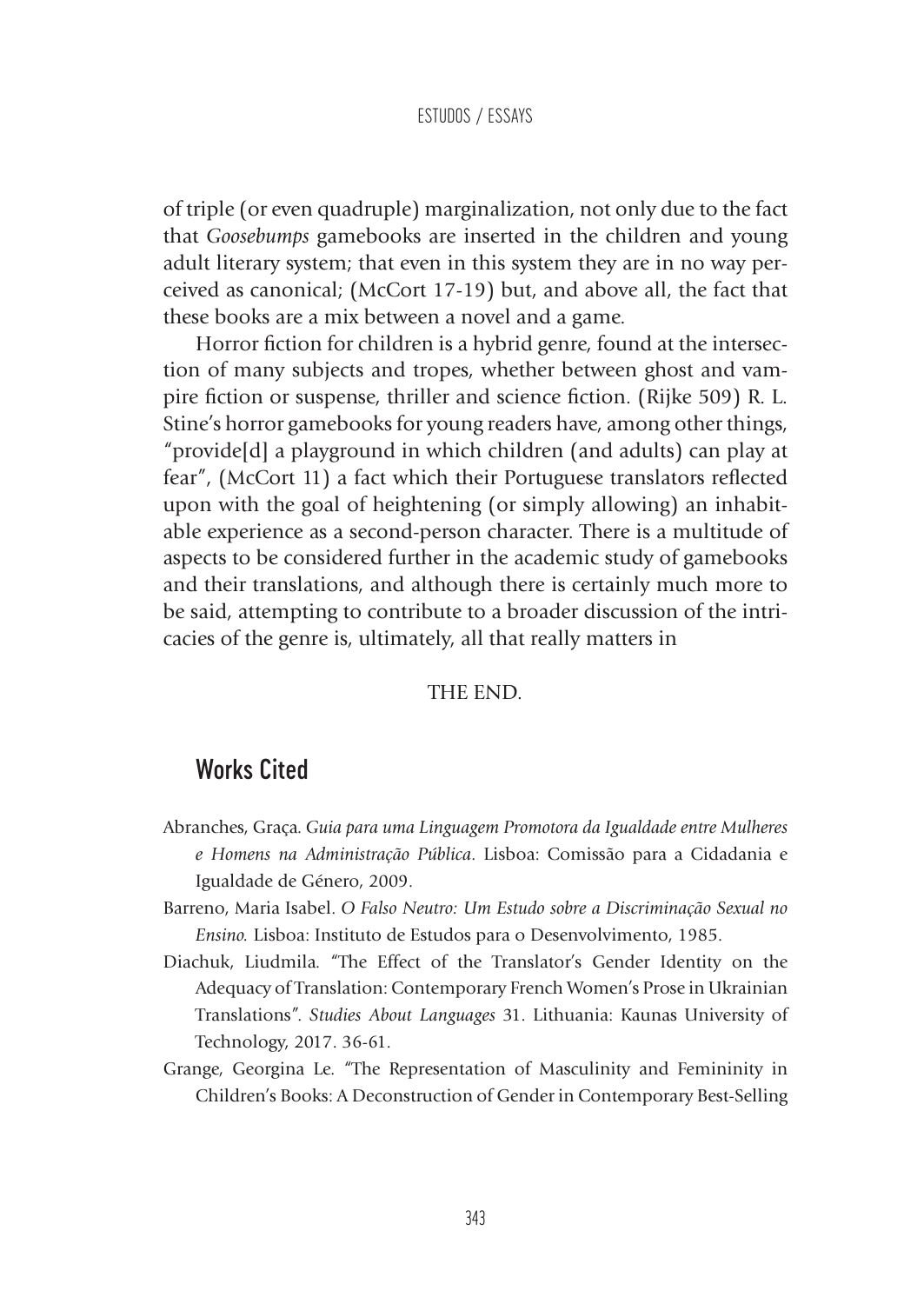Children's Literature." *Manchester Metropolitan University*, https://e-space. mmu.ac.uk/583503/1/Le%20Grange.pdf. Accessed 25 July 2018.

- Katz, Demian. "FAQs." *Demian's Gamebook Web Page*, www.gamebooks.org/ FAQs. Accessed 22 July 2018.
- ----. "Give Yourself Goosebumps." *Demian's Gamebooks Web Page*, www.gamebooks.org/Series/82. Accessed 22 July 2018.
- Makowski, Silk. "Horrors! We've Closed the Gender Gap with Horror!" *Serious about Series: Evaluations and Annotations of Teen Fiction in Paperback Series*. Ed. Dorothy M. Broderick. Lanham, Md.: Scarecrow Press, 1998. 40-47.
- McCort, Jessica R.. "Why Horror? (Or, The Importance of Being Frightened)." *Reading in the Dark: Horror in Children's Literature and Fiction.* Mississippi: University Press of Mississippi, 2016. 11-67.
- McGillis, Roderick. "R. L. Stine and the World of Child Gothic." *Bookbird* 33, no. 3-4. Baltimore: Johns Hopkins University Press, 1995. 15-21.
- Morais, Catarina. "8 Fenómenos que Puseram as Crianças a Ler." *Revista Estante*. www.revistaestante.fnac.pt/8-fenomenos-puseram-as-criancas-ler. Accessed 25 July 2018.
- Nodelman, Perry. "Ordinary Monstrosity: The World of Goosebumps." *Children's Literature Association Quarterly* 22, no. 3. Baltimore: Johns Hopkins University Press, 1997. 118-25.
- Oittinen, Riita. *Translating for Children*. New York: Garland, 2000.
- Reynolds, Kimberley. "Introduction." *Frightening Fiction*. London: Continuum, 2001. 1-18.
- Rijke, Victoria de. "Horror." *International Companion to Children's Literature*. London and New York: Routledge, 1996. 506-518.
- Rodrigues, Graça Almeida. *Breve História da Censura Literária em Portugal*. Amadora: Bertrand, 1980.
- Shavit, Zohar. *Poética da Literatura Para Crianças*. Lisboa: Caminho, 2003.
- Shaw, Adriene. *Identity, Identification, and Media Representation in Video Game Play: An Audience Reception Study*. Pennsylvania: University of Pennsylvania, 2010.
- Soares, David. "Sobre o Horror Literário Português". *Cadernos de Daath.* http:// cadernosdedaath.blogspot.com/2013/11/sobre-o-horror-literario-portugues.html. Accessed 25 July 2018.
- "Stine, R. L. 1943-." *Children's Literature Review*. HighBeam Research*,* www.highbeam.com. Accessed 28 June 2018.